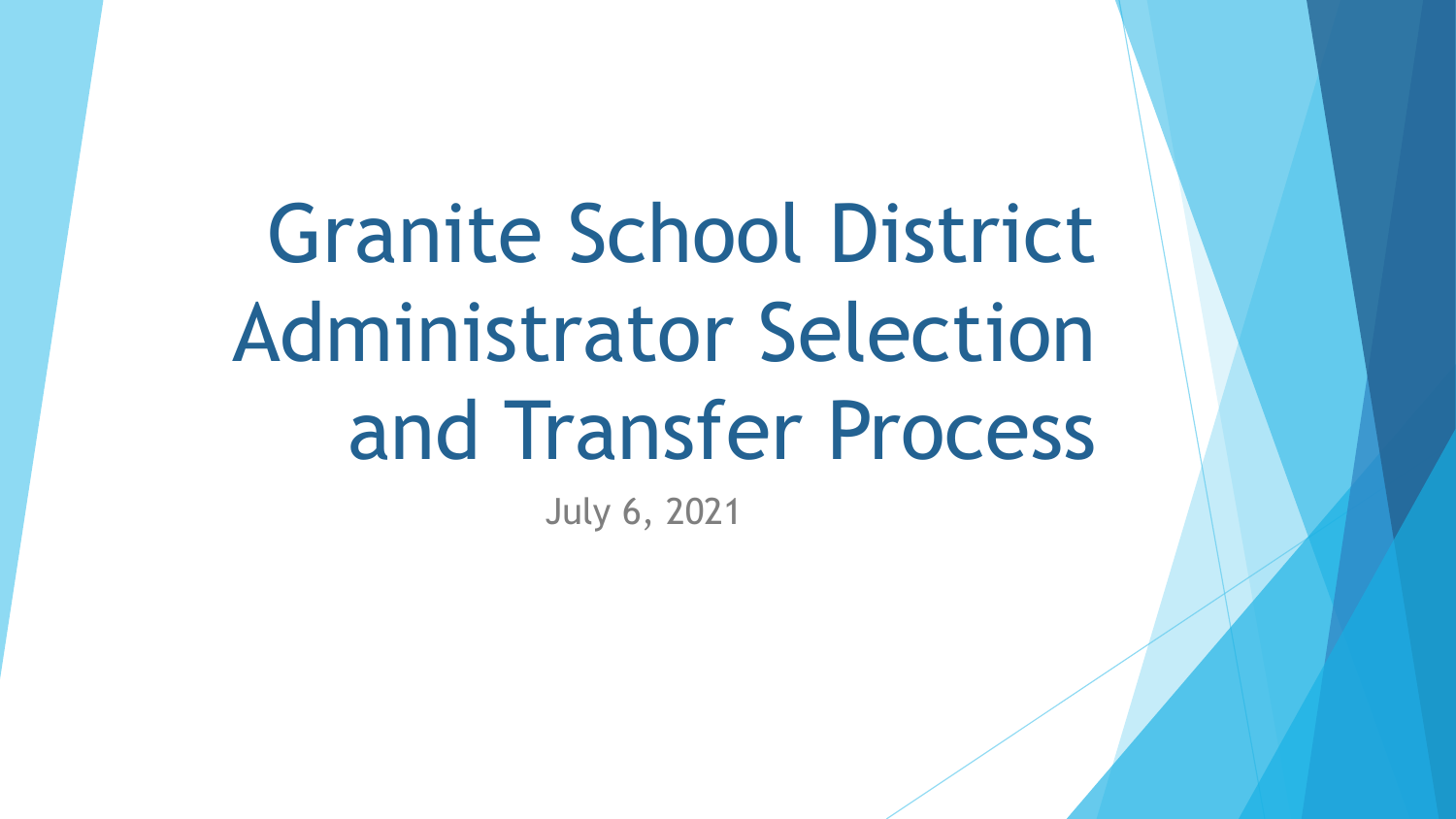### Timeline

- October Posting for administrative positions
- November Initial screening
- December Interviews with Superintendency
- December Administrators need to declare intent to retire
- January Interest Inventory is sent out to all administrators
- February Meet with School Leadership and Improvement Division and to seek feedback on potential transfers and discuss school and community needs
- February Offer open contracts to top candidates based on retirements
- March Fill district office positions
- April Fill school administrative positions
- May August Fill remaining/additional administrative positions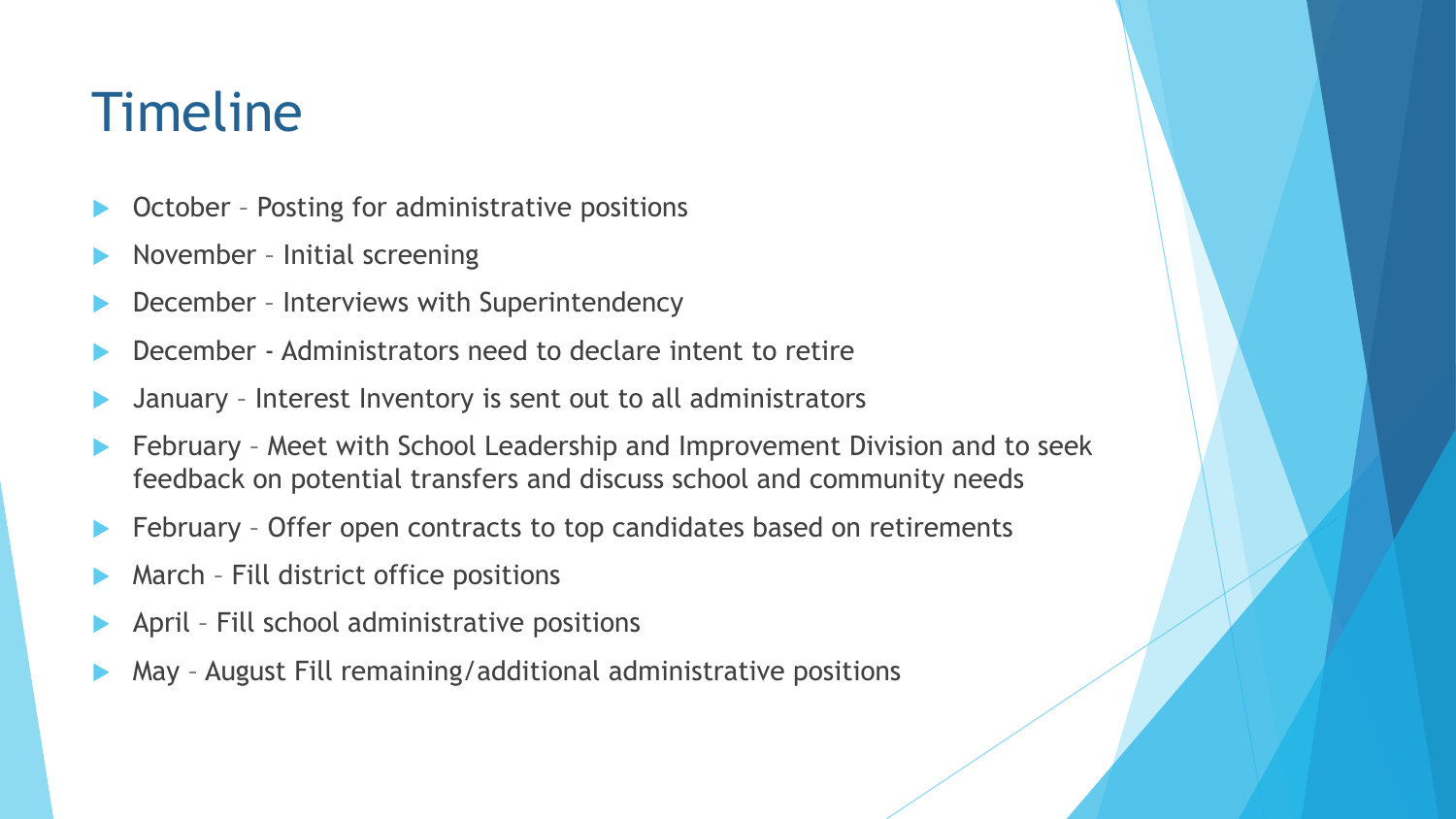## **Posting**

- The posting for all school level administrative positions is generally made at the beginning of October and runs for three weeks
- This posting is for both internal and external candidates
- The Human Resource Department screens all applicants to make sure they meet the guidelines and have the appropriate certifications and endorsements
- All qualified candidates then move on to the screening process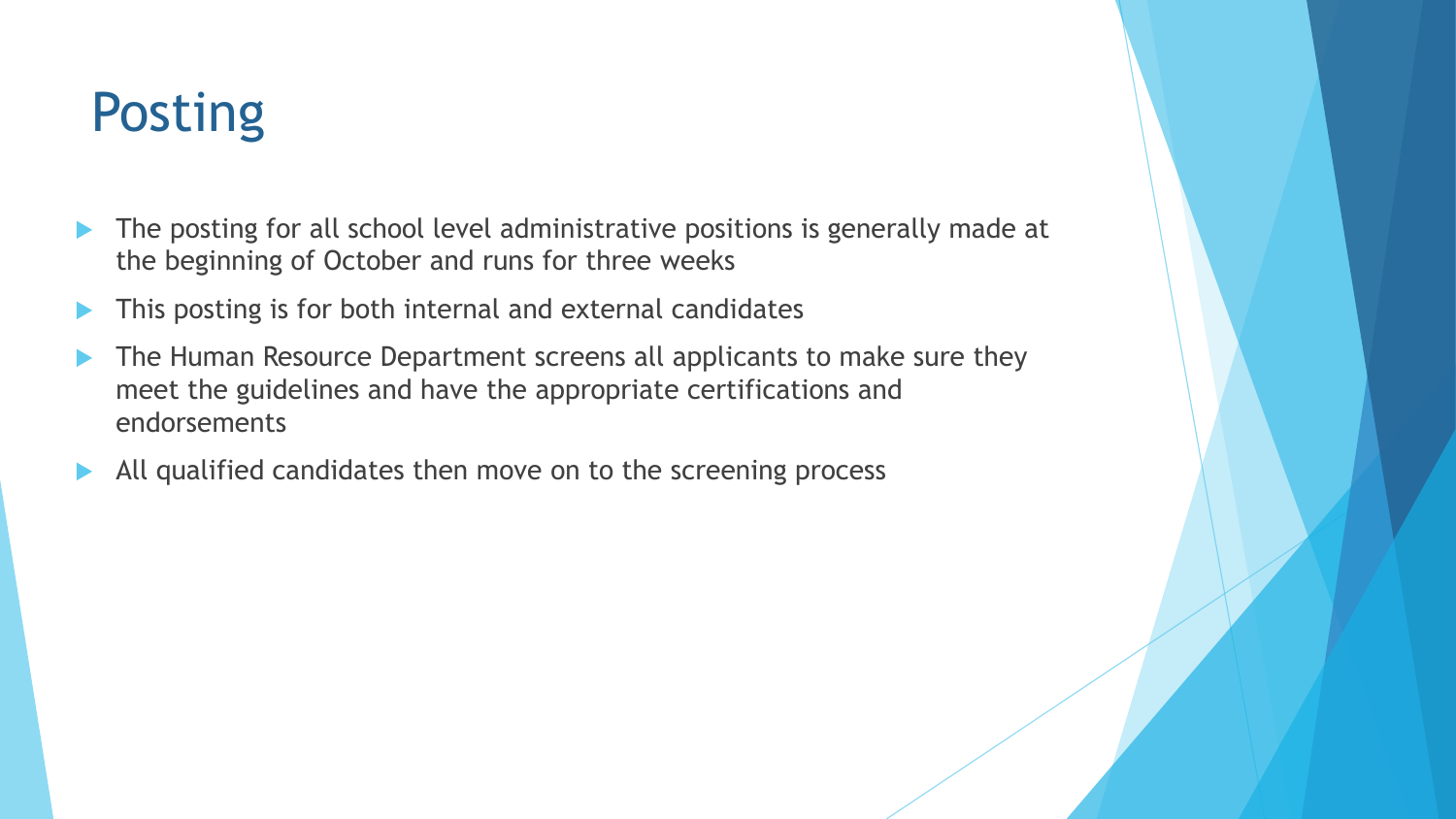# **Screening**

The screening of administrative prospects typically takes place in November

- Supervisor Ratings
- A scenario scored using a rubric by a panel
- Online Interview (The Principalinsight) GALLUP
- Written portion scored using a rubric by a panel

Each Candidate receives an overall score based on all four components. A cut score is set and then all the candidates that make the cut move on to the interview with the Superintendency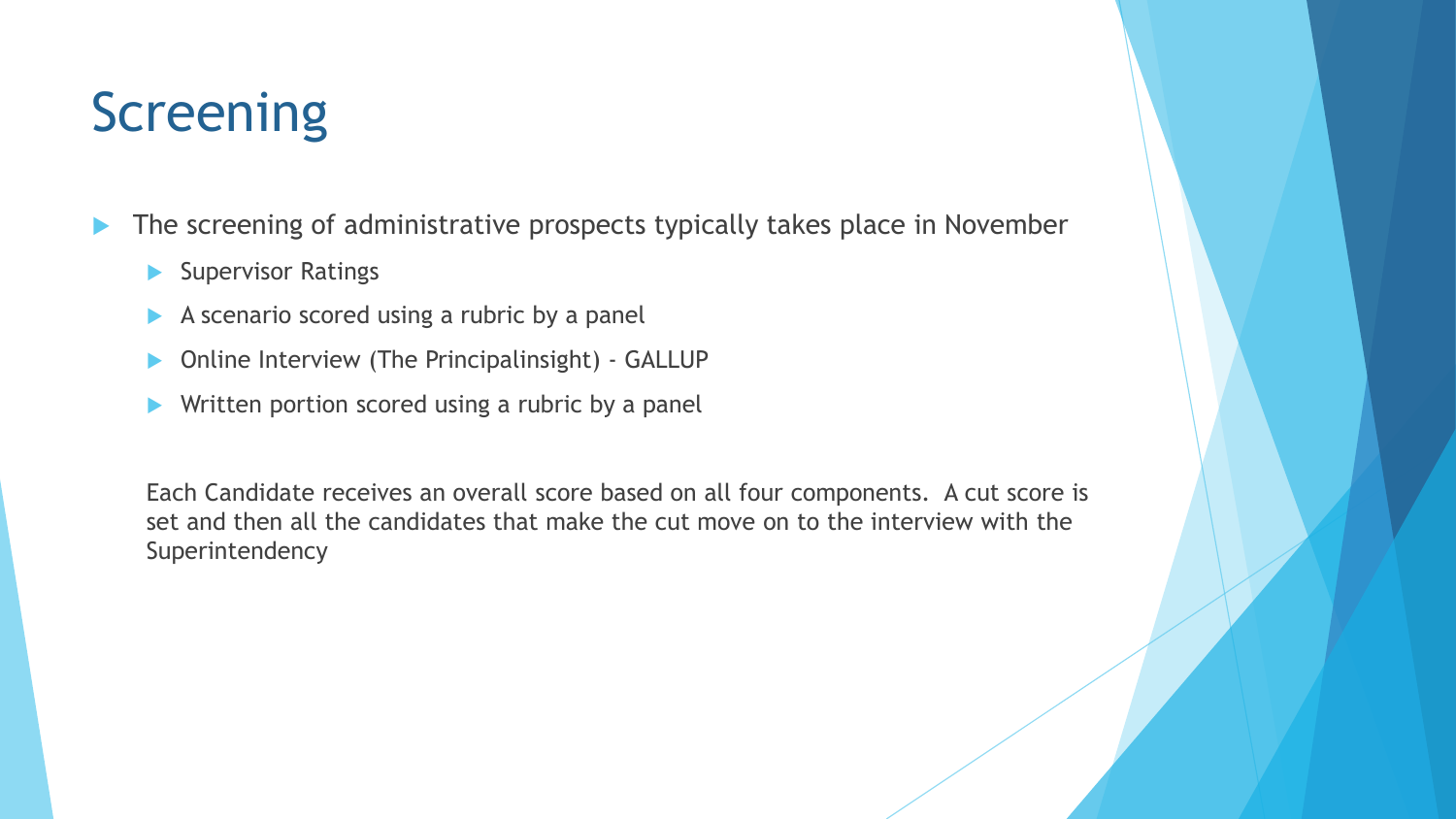## Interview with Superintendency

- Administrative candidates that make it through the screening process receive an interview with the Superintendency
- **These interviews are generally held in December before the holiday break**
- Each candidate is interviewed using the same process
- Candidates are then entered into selection pools based on their interests and ranking
- References and feedback are also factored in the rankings and fit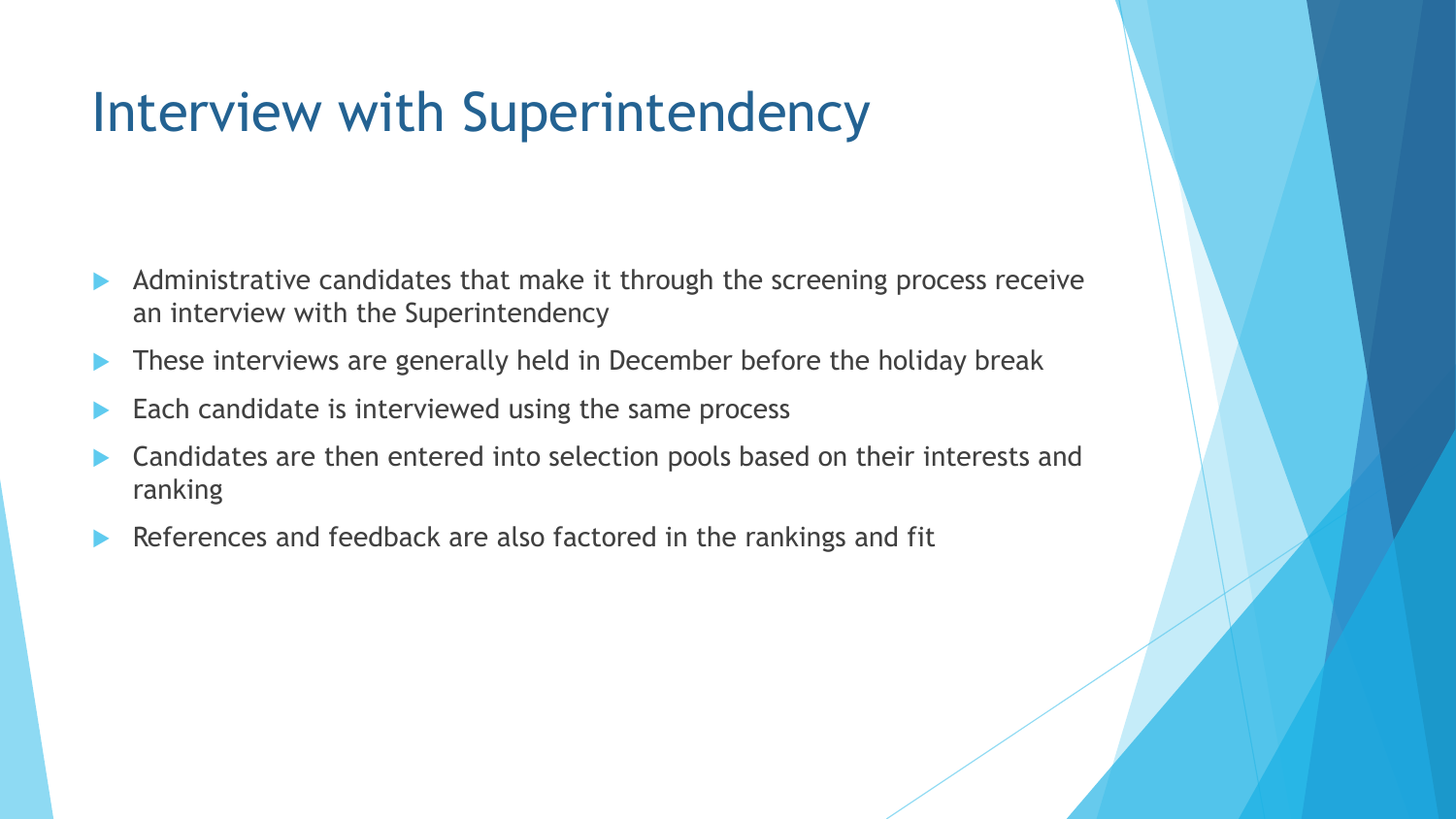## Potential Openings and Transfers

- December 15th is the deadline for all administrators, both in schools and at the GEC, to declare their intent to retire
- In January, all administrators receive an interest inventory. They use this form to indicate if they wish to transfer, stay where they are currently serving, or if they have applied for another position
- Administrators both in schools and the GEC can also make their desires known to their immediate supervisor
- In February, the Assistant Superintendent over School Leadership and Improvement meets with the School Leadership and Improvement Division to seek feedback
- GEA also shares feedback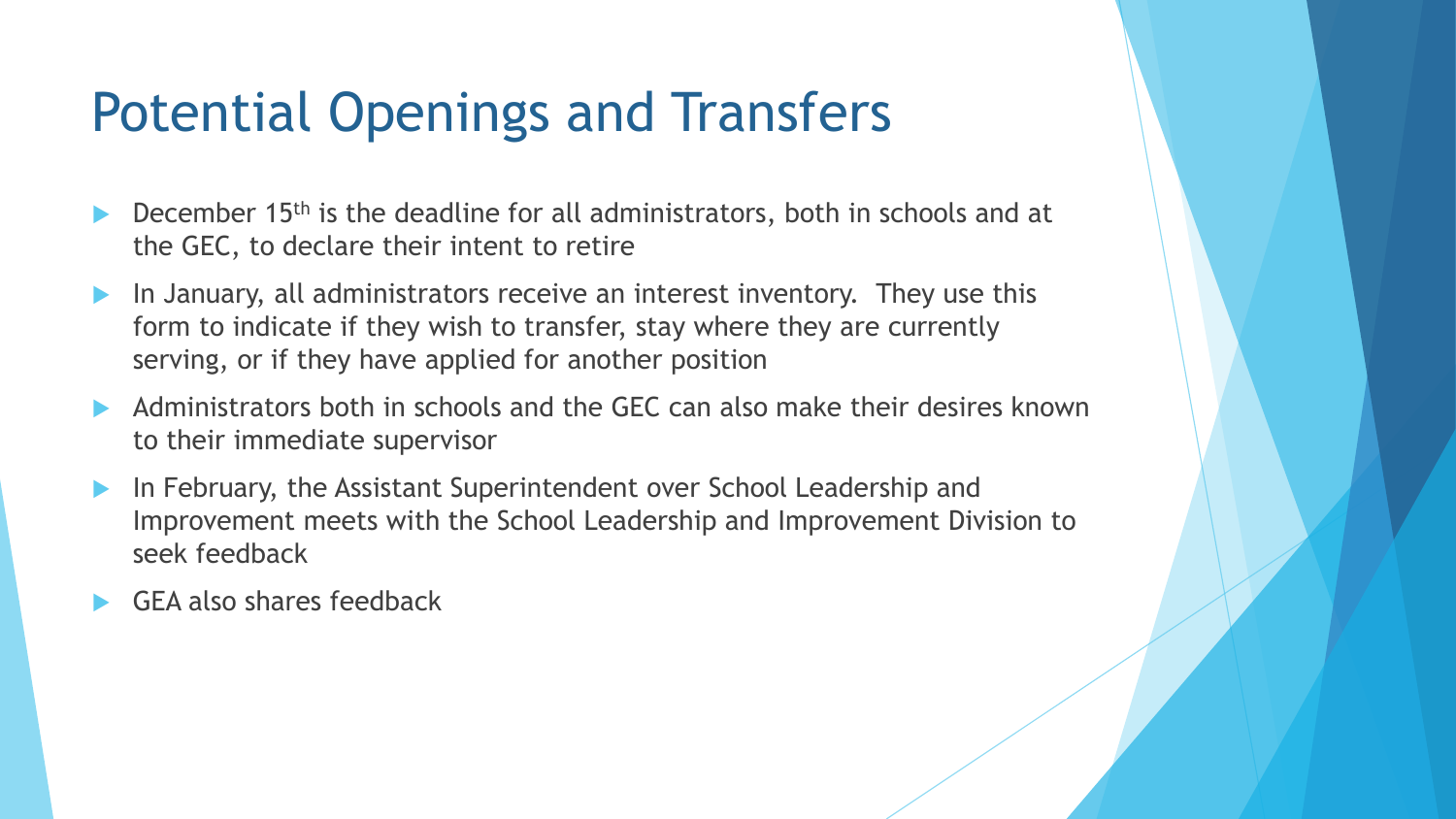# Initial Hiring

- In the February Board of Education meeting, generally, we do the first round of administrator hires. Candidates are offered an open contract based on conservative projections
- Administrators that are placed on an open contract are given a temporary entry level assignment/position (Elementary Assistant Principal). They are told that they will be given their exact location/assignment in an upcoming board meeting and based on that assignment they are given the appropriate contract